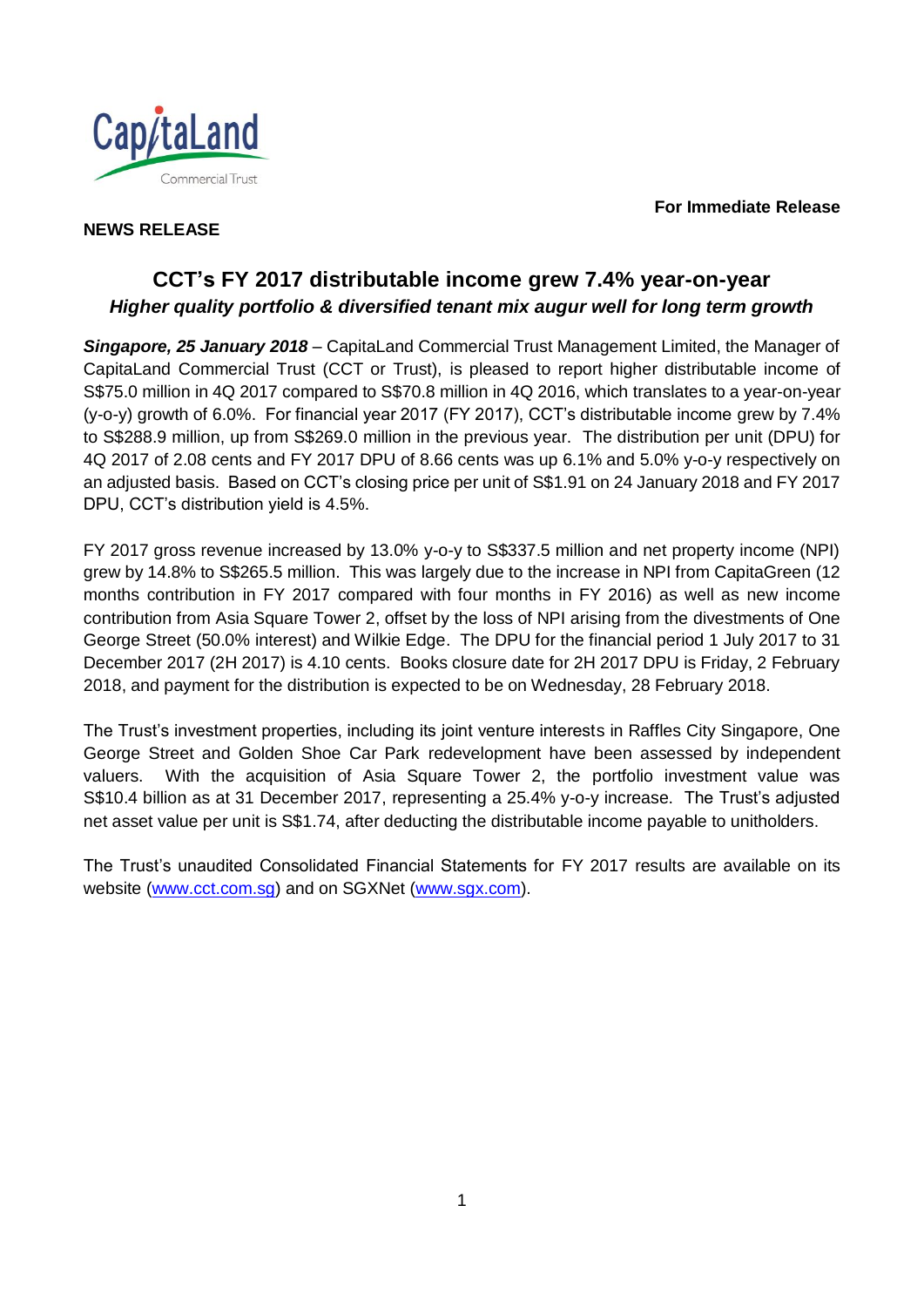### **SUMMARY OF CCT GROUP RESULTS**

l

|                                         | 4Q 2017             | 4Q 2016 | Change<br>(%) | <b>FY 2017</b> | FY 2016           | Change<br>$(\% )$ |
|-----------------------------------------|---------------------|---------|---------------|----------------|-------------------|-------------------|
| <b>Gross Revenue</b><br>(S\$'000)       | 86,2921             | 89,726  | (3.8)         | 337,457        | 298,577           | 13.0              |
| <b>Net Property Income</b><br>(S\$'000) | 67,955              | 70,770  | (4.0)         | 265,468        | 231,277           | 14.8              |
| Distributable Income<br>(S\$'000)       | 75,031 <sup>2</sup> | 70,808  | 6.0           | 288,8992       | 269,037           | 7.4               |
| DPU (cents)                             | 2.08 <sup>3</sup>   | 2.39    | (13.0)        | $8.66^{3}$     | 9.08              | (4.6)             |
| <b>Adjusted DPU (cents)</b>             | 2.08                | 1.964   | 6.1           | 8.66           | 8.25 <sup>4</sup> | 5.0               |

<span id="page-1-0"></span>Mr Soo Kok Leng, Chairman of the Manager, said, "CCT has once again delivered higher distributable income despite a challenging Singapore office market in 2017. The Trust successfully reconstituted its portfolio by unlocking asset value with the divestments of Wilkie Edge and a 50.0% interest in One George Street; astutely redeploying the capital to the acquisition of Asia Square Tower 2, a higher yielding asset, as well as the redevelopment of Golden Shoe Car Park. This positions CCT well for long term growth. With a higher quality portfolio and more diversified tenant mix, CCT will focus its efforts on enhancing the performance of the newly acquired Asia Square Tower 2 and ensuring that the redevelopment of Golden Shoe Car Park into a landmark integrated development is on track. CCT is now the largest commercial landlord in Singapore's Central Business District by net lettable area."

Mr Kevin Chee, Chief Executive Officer of the Manager, said, "2017 has been an exciting year of growth for CCT. We are pleased to have delivered a robust set of full year results that saw a strong lift from CapitaGreen, which was 100% leased as at 31 December 2017. We aim to replicate the success of CapitaGreen with the redevelopment of Golden Shoe Car Park when it is completed in 2021. CCT's portfolio committed occupancy rate was at 97.3% as at end December 2017, well-above the market rate of 93.8%, and tenant retention rate was also high at approximately 78%. The committed occupancy at Asia Square Tower 2 has increased to 90.5% as at end December 2017; up from 88.7% when we first acquired it in November 2017. CCT will continue to proactively lease the balance space to enhance income. To leverage opportunities in the recovering office sector, we will manage expiring leases in the next few years with a focus on optimising the balance between higher rentals and lower vacancies."

<sup>1</sup> Lower revenue due to divestments of One George Street (50.0% interest) in June 2017, Golden Shoe Car Park in July 2017 and Wilkie Edge in September 2017 but mitigated by higher gross revenue from CapitaGreen and contribution from newly acquired Asia Square Tower 2 effective 1 November 2017. Lower revenue led to lower net property income.

<sup>2</sup> Includes top-up of S\$1.1 million in 4Q 2017 and S\$4.4 million in FY 2017 for the loss of distributable income arising from the divestments of One George Street (50.0% interest) and Wilkie Edge. Also includes tax-exempt distribution of S\$8.0 million.

<sup>3</sup> 4Q 2017 DPU of 2.08 cents was computed based on 3,608 million of CCT units issued as at 31 December 2017. FY 2017 DPU of 8.66 cents was based on the aggregate of 1H 2017 actual DPU of 4.56 cents announced on 27 July 2017 and 2H 2017 DPU of 4.10 cents.

<sup>&</sup>lt;sup>4</sup> 4Q 2016 and 2H 2016 DPU were adjusted for the enlarged 3,608.1 million units arising from new units issued for equity raised, conversion of convertible bonds and issuance of units for management fees in FY 2017.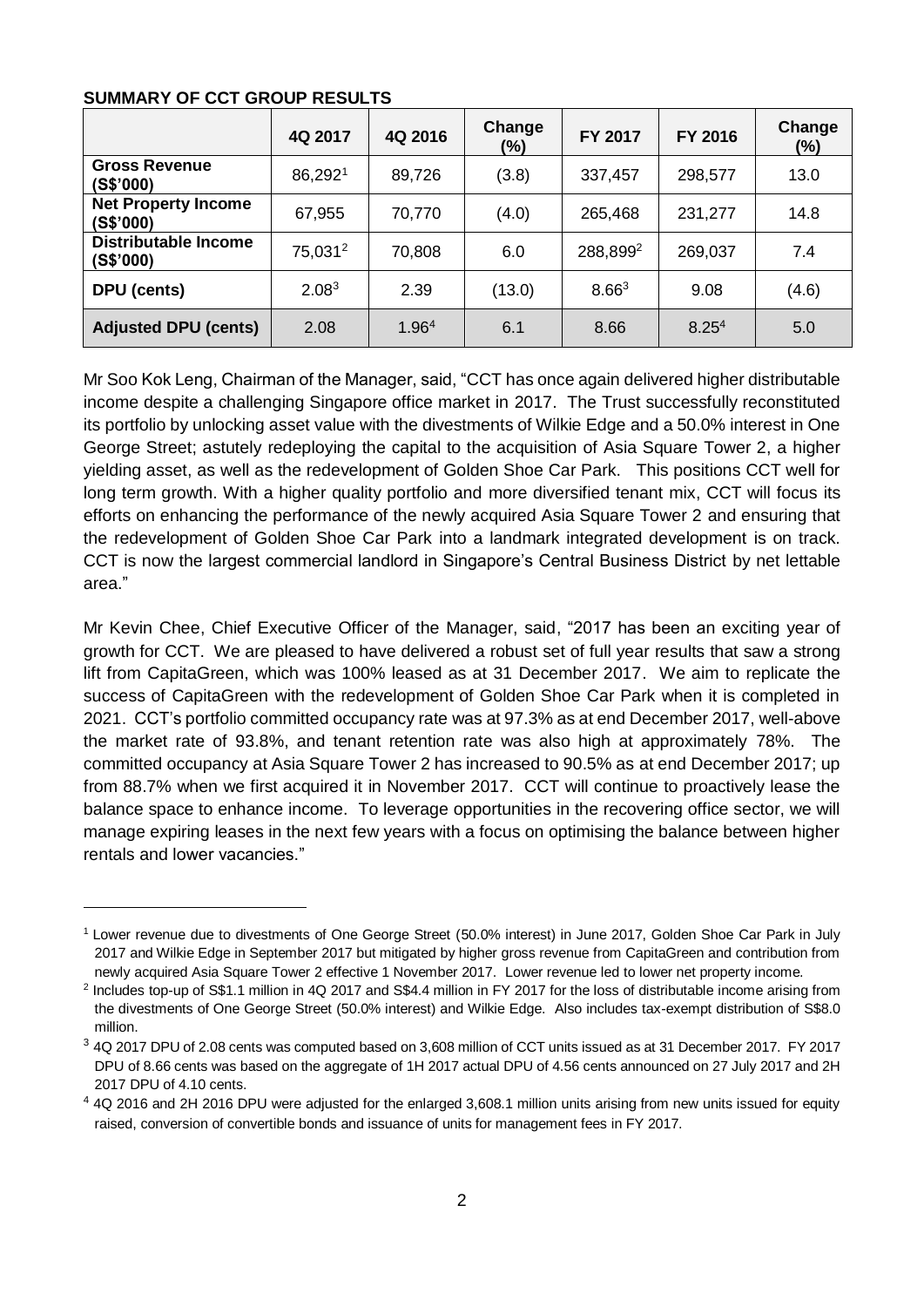The Trust has a healthy balance sheet with an aggregate leverage of  $37.3\%$ <sup>5</sup>, well below the regulatory limit of 45.0%. Its average cost of debt remains stable at 2.6% as at 31 December 2017. About 80% of the Trust's borrowings are pegged at fixed rates, which offer greater certainty of interest expense in a rising interest rate environment. The Manager continues to adopt a proactive capital management strategy to optimise the average term to maturity and cost of borrowings. For the S\$1.12 billion bridge facility obtained for the acquisition of Asia Square Tower 2 due in 2019, CCT has obtained S\$600 million in unsecured bank loans to refinance it ahead of its maturity. The Trust awaits the right opportunity and timing to refinance the remaining S\$520.0 million.

In FY 2017, CCT signed approximately 666,000 sq ft of leases, of which 38% were new leases. Leasing demand came largely from the Banking, Insurance and Financial Services, Business Consultancy, IT, Media and Telecommunications, and Energy, Commodities, Maritime and Logistics sectors. New and renewed tenants in 4Q 2017 include Cathay Petroleum International Pte Ltd, Longlead Capital Partners Pte. Ltd., Sanetti Pte Ltd, The Executive Centre Singapore Pte Ltd and Wilson Ventures Pte. Ltd. CCT's monthly average office portfolio rent grew by 5.9% y-o-y to S\$9.74 per square foot.

### **Outlook**

l

Based on data from CBRE Pte. Ltd., Singapore's Core CBD and Grade A occupancy rates are at 93.8% with Grade A occupancy rate tracking an uptick of 2.2%, up from 91.6% in 3Q 2017. Average monthly market rent for Grade A offices rose to S\$9.40 psf in 4Q 2017, an increase of 3.3% y-o-y, signaling a recovery in the office market. While lower net property income is expected in FY 2018 at some CCT properties as expiring rents are higher than current market rent, CCT will leverage rising market rents to close the gap between signing and committed rents. However, there will be flowthrough from negative rent reversions of leases committed in 2017 into 2018.

### **About CapitaLand Commercial Trust** (www.cct.com.sg)

CapitaLand Commercial Trust is Singapore's first and largest commercial REIT with a market capitalisation of approximately S\$6.9 billion. CCT aims to own and invest in real estate and real estate-related assets which are income producing and predominantly used, for commercial purposes. The total value of CCT's deposited properties is approximately S\$10.8 billion as at 31 December 2017 comprising a portfolio of 10 prime commercial properties in Singapore. The properties in Singapore are Capital Tower, CapitaGreen, Asia Square Tower 2, Six Battery Road, Raffles City (60.0% interest through RCS Trust), One George Street (50% interest through OGS LLP), HSBC Building, Twenty Anson, Bugis Village, and redevelopment of Golden Shoe Car Park (45% interest through Glory Office Trust and Glory SR Trust).

CCT has been a constituent of FTSE4Good Index Series (FTSE4Good), a series of benchmark and tradable indices derived from the globally recognised FTSE Global Equity Index Series. FTSE4Good is designed to track the performance of companies meeting international corporate responsibility standards and forms the basis for over 70 different funds and investment products. CCT is also a constituent of other widely recognized benchmark indices such as MSCI, the SGX Sustainability Index and FTSE Straits Times Index.

<sup>5</sup> The aggregate leverage of 37.3% takes into account CCT's proportionate share of its joint venture borrowings and deposited property value.